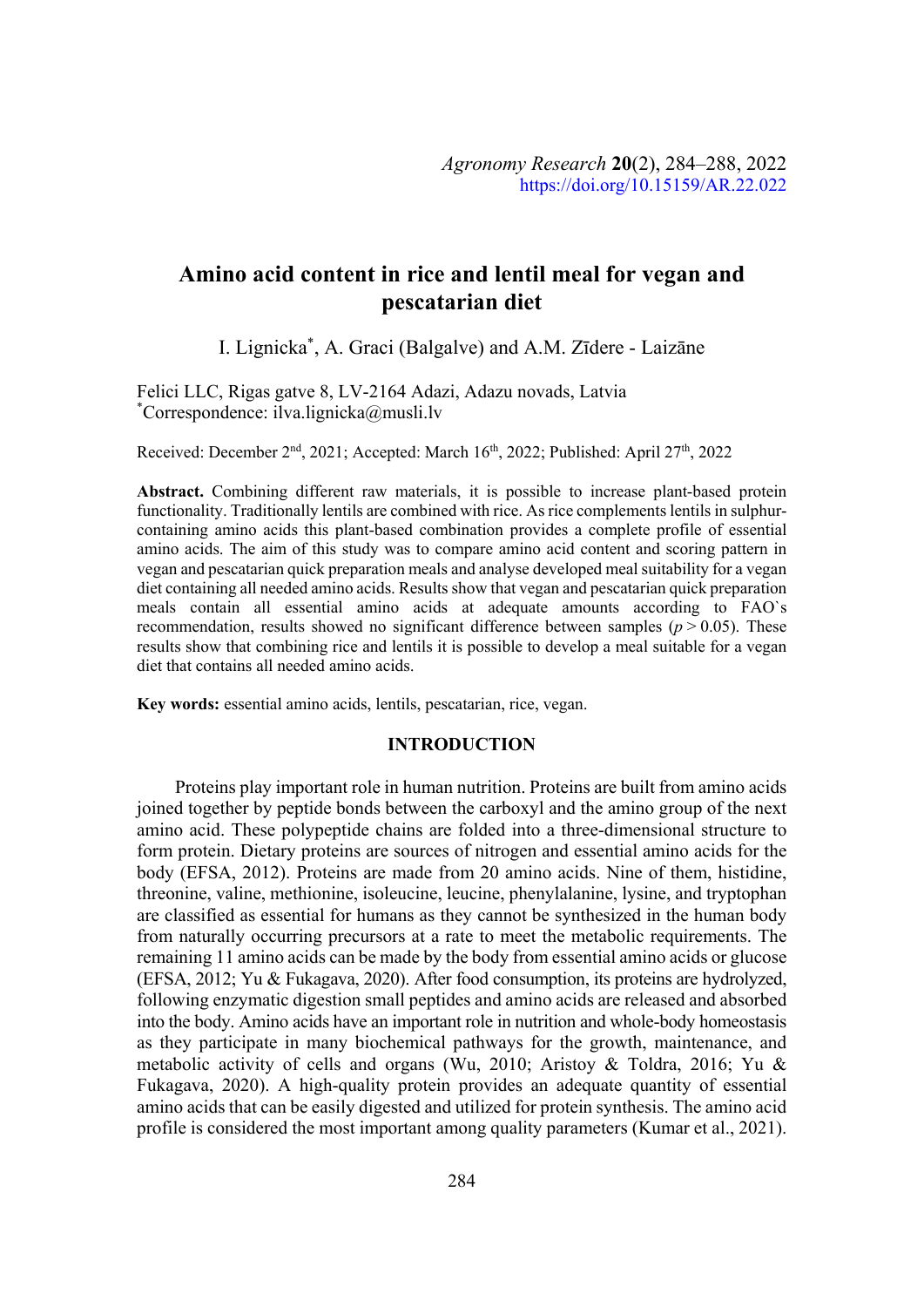Low protein content and lack of essential amino acids limit plant-based protein functionality (Kumar et al., 2021). Combining different raw materials, it is possible to increase plant-based protein functionality. Traditionally lentils are combined with rice. As rice complements lentils in sulphur-containing amino acids this plant-based combination provides a complete profile of essential amino acids (Juliano, 2016). Amino acid content in rice and lentil are listed in Table 1. Since methionine can be converted to cysteine (Brosnan & Brosnan, 2006) and tyrosine can be formed by the hydroxylation of phenylalanine (Litwack, 2018), specific requirement for total methionine and cysteine and total phenylalanine and tyrosine content are also mentioned. It shows that lentils have lower methionine and cysteine (sulphur-containing amino acids) content and rice has lower lysine content than written in FAO (2013) recommendation. Data about amino acid content in lentils and rice support previously mentioned combining. Rice complements the lower amount of sulphur-containing amino acids in lentils. Lentils complement the lower lysine content in rice.

| Amino acid                 | Lentils,                                                                     | Rice, | Recommendation,                 |
|----------------------------|------------------------------------------------------------------------------|-------|---------------------------------|
|                            | mg $100 g^{-1}$ protein <sup>1</sup> mg g <sup>-1</sup> protein <sup>2</sup> |       | mg $g^{-1}$ protein (FAO, 2013) |
| Histidine                  | 28                                                                           | 23    |                                 |
| Isoleucine                 | 43                                                                           | 42    | 30                              |
| Leucine                    | 71                                                                           | 80    | 59                              |
| Lysine                     | 69                                                                           | 35    | 45                              |
| Methionine + cysteine      | 21                                                                           | 43    | 22                              |
| Phenylalanine $+$ tyrosine | 75                                                                           | 85    | 38                              |
| Threonine                  | 35                                                                           | 35    | 23                              |
| Tryptophan                 |                                                                              |       | 6                               |
| Valine                     | 49                                                                           | 59    | 39                              |

**Table 1.** Amino acid content in lentils and rice

<sup>1</sup> (NutrientOptimiser database, n.d.a); <sup>2</sup> (NutrientOptimiser database, n.d.b).

Vegans exclude many proteins rich foods and studies show that protein intake in vegan groups is lowest. Bakaloudi et al. (2021) in her study informed that total protein intake in vegan groups was the lowest compared to other diets. Tyrosine and other essential amino acids showed the lowest plasma concentrations in vegan diets compared to other diet types. It is necessary to meet daily amino acid requirements. There are not many studies on amino acid content in vegan and pescatarian meals. The aim of this study was to compare amino acid content and scoring pattern in vegan and pescatarian quick preparation meals and analyse developed meal suitability for a vegan diet containing all needed amino acids.

### **MATERIALS AND METHODS**

For amino acid content analysis previously prepared pescatarian and vegan quick preparation meal samples were used. Two base ingredients were used - dried lentils (*Lens culinaris* L.) and rice (*Orvza sativa* L.). For vegan meal 64% of rice and 26% of green lentils were used. For pescatarian meal 69% of rice, 20% of red lentils and 2.5% freeze-dried salmon (*Salmo Salar* and *Oncorhynchus* spp) powder were used. The remaining quantity is additional ingredients such as dried vegetables and spices used to enrich the meal taste.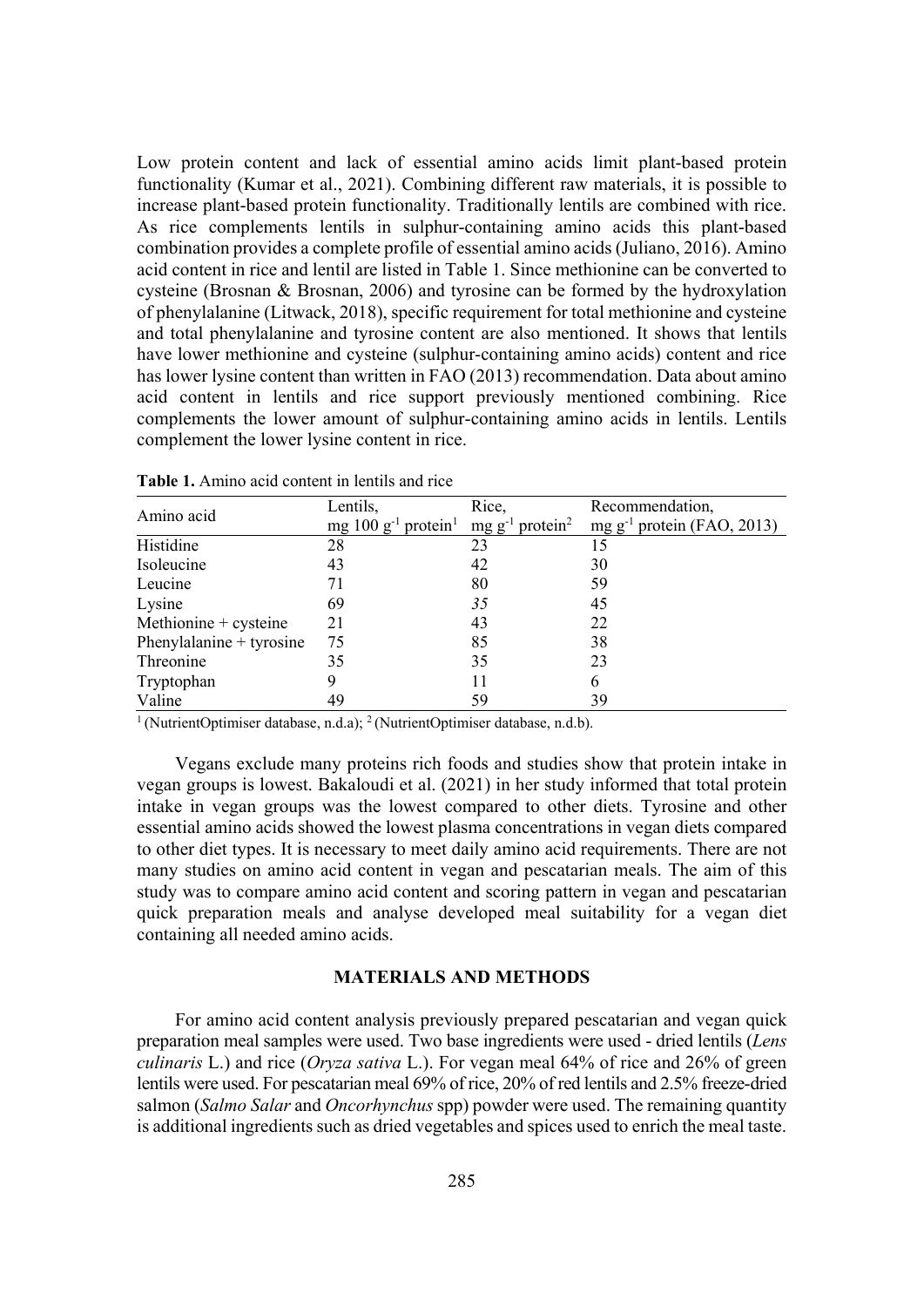#### **Amino acid content**

To check amino acid content in prepared samples, one pescatarian and one vegan meal were tested. Amino acid content was determined at food quality testing laboratory. PB-136/HPLC ed. I of 06.02.2012. method for tryptophan and PB-53/HPLC ed. II of 30.12.2008. method for other proteinogenic amino acid analyses were used. Analyses were performed in triplicate.

#### **Statistical analysis**

Statistical analyses were performed with RStudio (RStudio PBA, USA). Results were evaluated using Wilcoxon signed-rank test for paired comparisons ( $p = 0.05$ ) to determine the difference between amino acid content in vegan and pescatarian meal. Factors were defined as significant if p-value was below 0.05.

## **RESULTS AND DISCUSSION**

Foods that are obtained from plants are usually low in one or more essential amino acids, so when consumed individually, they are considered incomplete proteins (Yu &

Fukagava, 2020). The term complete protein refers to foods that contain all essential amino acids in the correct proportion to build protein in the body (Nehete et al., 2013). Lentil protein is a good source of essential amino acids leucine, lysine, threonine, and phenylalanine, but has lower content of sulphur-containing essential amino acids methionine and cysteine (Samaranayaka, 2017). Table 1 shows that rice has lower lysine content. Due to this reason during quick preparation meal development rice and lentils were used. Table 1 shows that, comparing to lentils, rice has two times higher sulphur-containing amino acid content and lentils have two times higher lysine content, showing that they are suitable for combination. Amino acid content in vegan and pescatarian quick preparation meals are listed in Table 2.

**Table 2.** Amino acid content in vegan and pescatarian quick preparation meals

| Amino acid                 | Vegan meal,                     | Pescatarian meal, |
|----------------------------|---------------------------------|-------------------|
|                            | $mg 100g^{-1}$                  | $mg 100g^{-1}$    |
| Aspartic acid              | $1,140 \pm 60$                  | $1,120 \pm 60$    |
| Glutamic acid              | $2,120 \pm 113$ $2,120 \pm 113$ |                   |
| Serine                     | $580 \pm 30$                    | $560 \pm 30$      |
| Glycine                    | $530 \pm 26$                    | $520 \pm 26$      |
| Histidine                  | $280 \pm 13$                    | $270 \pm 13$      |
| Arginine                   | $940 \pm 50$                    | $900 \pm 46$      |
| <i>Threonine</i>           | $430 \pm 23$                    | $440 \pm 23$      |
| Alanine                    | $600 \pm 33$                    | $600 \pm 33$      |
| Proline                    | $530 \pm 26$                    | $510 \pm 26$      |
| Tryosine                   | $370 \pm 20$                    | $360 \pm 20$      |
| Valine                     | $640 \pm 33$                    | $620 \pm 33$      |
| Methionine                 | $210 \pm 10$                    | $240 \pm 13$      |
| Cysteine                   | $71 \pm 3$                      | $84 \pm 4$        |
| Isoleucine                 | $480 \pm 26$                    | $470 \pm 23$      |
| Leucine                    | $930 \pm 50$                    | $920 \pm 50$      |
| Phenylalanine $610 \pm 33$ |                                 | $580 \pm 30$      |
| Lysine                     | $580 \pm 30$                    | $590 \pm 30$      |
| Tryptophan                 | $100 \pm 4$                     | $124 \pm 5$       |

Results show that vegan and pescatarian meals have similar amino acid content. As for essential amino acids, vegan quick preparation meal has higher histidine, valine, isoleucine, leucine, phenylalanine content, pescatarian quick preparation meal has higher methionine, lysine, and tryptophan content, however, results show no significant difference  $(p > 0.05)$ . It could be affected by rice and lentil content, lentil type, and different additional ingredients used for taste enrichment. Freeze-dried salmon affect pescatarian quick preparation meal amino acid content. However, it has lesser importance for amino acid composition as its proteins are complete. Table 3 illustrates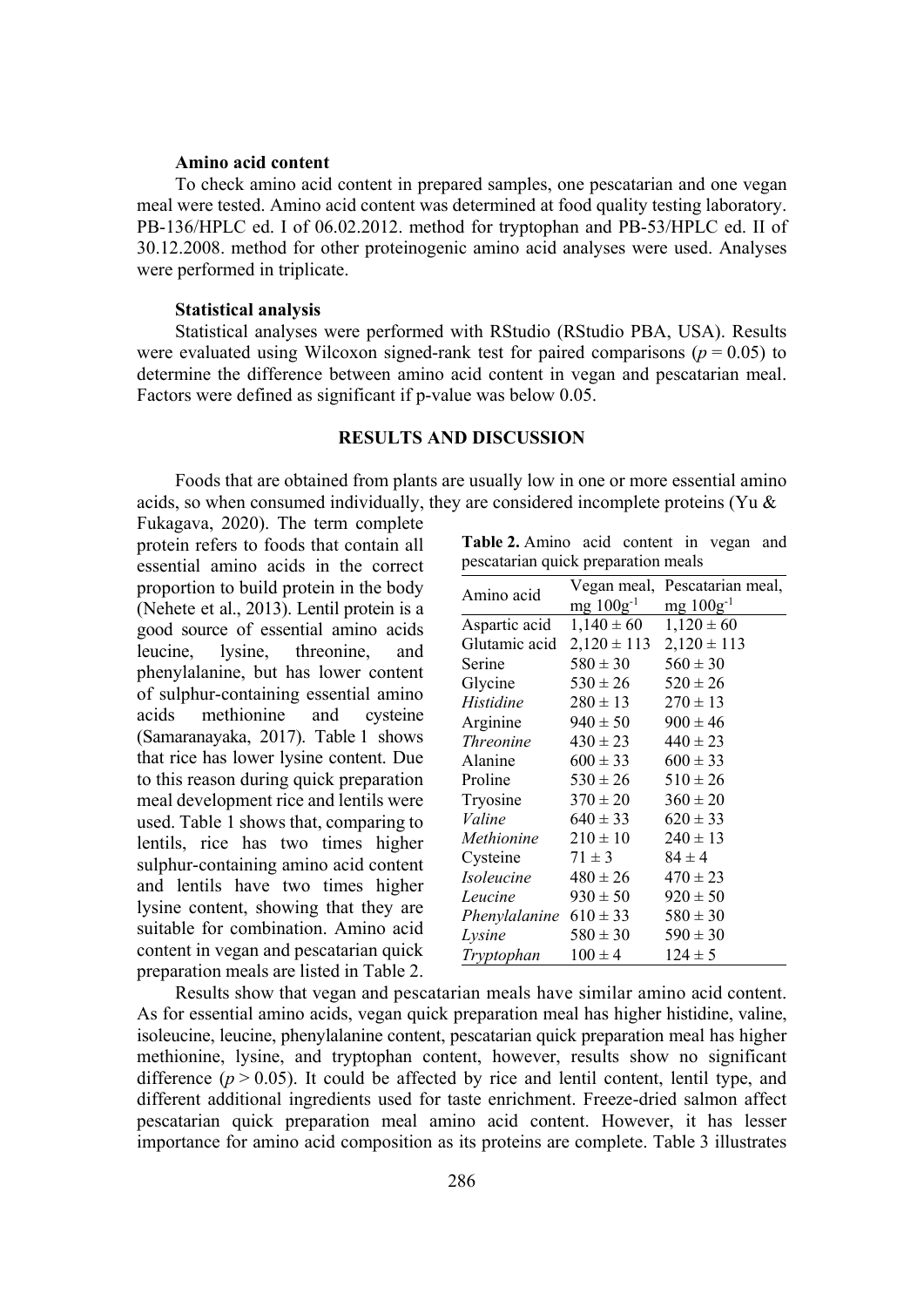essential amino acid scoring pattern. Results were compared with FAO (2013) recommended amino acid scoring pattern for adults (> 18 years).

| Amino acid               | Vegan meal,         | Pescatarian meal, Recommendation, |                                 |
|--------------------------|---------------------|-----------------------------------|---------------------------------|
|                          | $mg g^{-1}$ protein | $mg g^{-1}$ protein               | mg $g^{-1}$ protein (FAO, 2013) |
| Histidine                | 22                  | 21                                | 15                              |
| Isoleucine               | 37                  | 36                                | 30                              |
| Leucine                  | 72                  | 71                                | 59                              |
| Lysine                   | 45                  | 45                                | 45                              |
| Methionine + cysteine    | 22                  | 25                                | 22                              |
| Phenylalanine + tyrosine | 75                  | 72                                | 38                              |
| Threonine                | 33                  | 34                                | 23                              |
| Tryptophan               | 8                   | 10                                | 6                               |
| Valine                   | 49                  | 48                                | 39                              |

**Table 3.** Amino acid scoring pattern in vegan and pescatarian quick preparation meals

The data shows that all vegan and pescatarian quick preparation meal amino acid scoring patterns are equal or higher than recommended values. As FAO (2013) described, there may be specific cases in which it is desirable to increase the intake of specific amino acids. Supplementation of leucine, isoleucine, histidine, or threonine has been considered a good strategy to promote weight loss (Xiao & Guo, 2021). Gwin et al. (2020) data demonstrate that high compared to standard-essential amino acids ingestion enhances whole-body protein status during underfeeding, still, the effects of consuming high and standard essential amino acids on mixed muscle protein synthesis are the same during energy deficit.

#### **CONCLUSIONS**

Vegan and pescatarian quick preparation meals contain all essential amino acids at adequate amounts according to FAO`s recommendation. Results showed no significant difference between samples ( $p > 0.05$ ). This shows that combining rice and lentils it is possible to develop a meal suitable for a vegan diet that contains all needed amino acids. It is possible to substitute lentils with other legumes such as peas and faba beans. These legumes in different varieties have similar amino acid content as lentils (Sterna et al., 2020). To consume all needed nutrients, vegans should follow protein intake and combine different raw materials to consume all essential amino acids in one meal. Protein quality is determined by comparing the relative composition of essential amino acids and their bioavailability (Siahbalaei et al., 2021). For further analysis vegan and pescatarian quick preparation meal protein and amino acid bioavailability tests should be performed. Even though the HPLC method does not consider bioavailability it can give a good indication of essential amino acid composition of a meal.

ACKNOWLEDGEMENTS. In accordance with contract No. 1.2.1.1/18/A/002 between 'Latvian Food Competence Centre' Ltd. And the Central Finance and Contracting Agency, the study is conducted by 'Felici' LLC. With support from the European Regional Development Fund (ERDF) within the framework of the project 'Latvian Food Industry Competence Centre'.